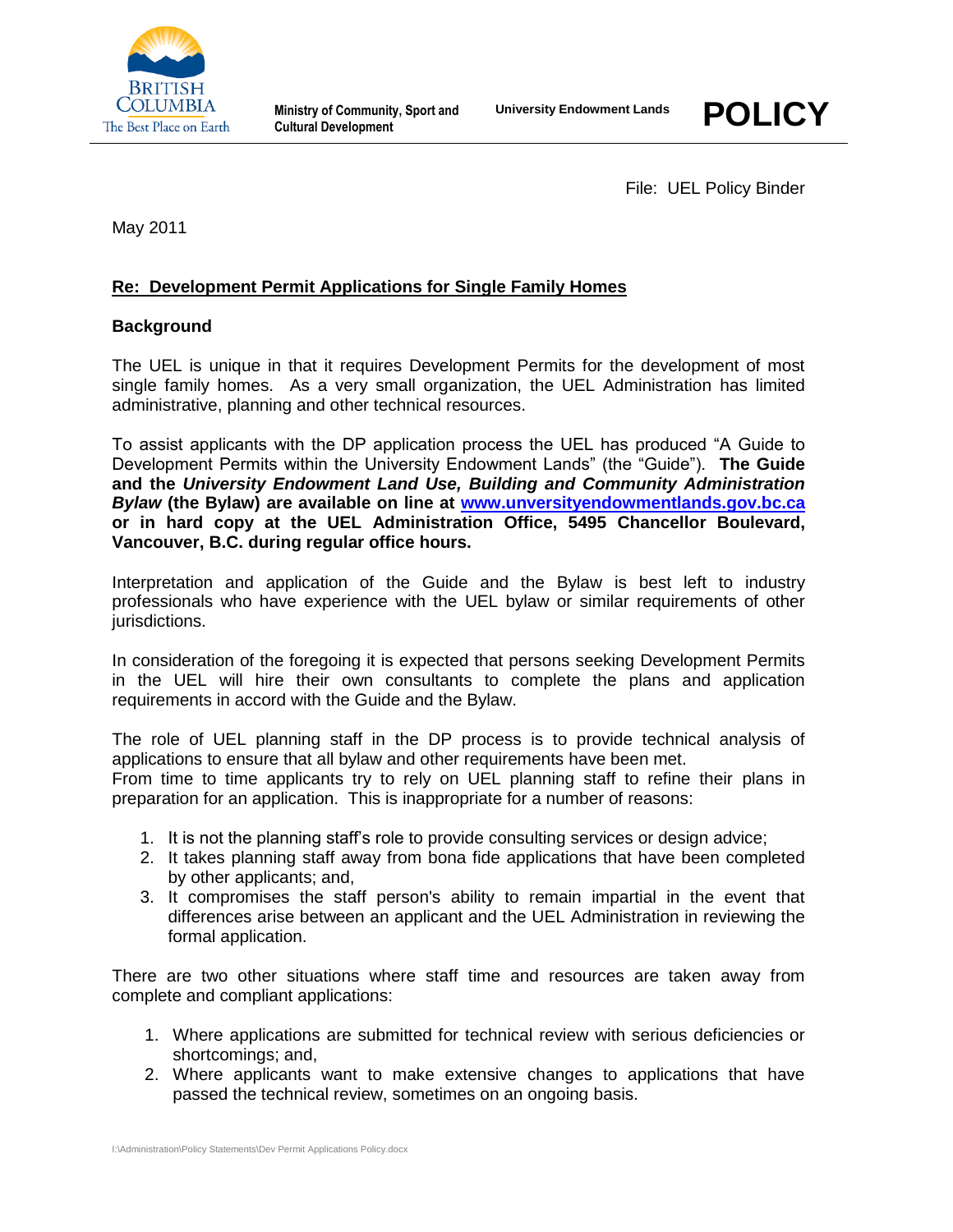#### **Purpose of the Policy**

In order to address the above noted concerns and provide a fair and equitable process to all applicants, the following policy is in effect immediately.

This policy clarifies the UEL's expectations of the applicant and the limits of service and advice that will be made available to potential applicants. It will also clarify when an application will be deemed to be cancelled by the UEL Manager and when a new application will be required.

# **Pre-application Consultation**

- 1. Prior to submission of an application, staff will be available for a consultation with individuals interested in making a Development Permit Application (DPA). The preapplication consultation is **strictly voluntary** and is designed to clarify any aspects of the Bylaw and Guide that might seem unclear to a potential applicant. All information provided or advice received during a pre-application consultation is "without prejudice" to any subsequent review of the application.
- 2. Pre-application consultations will be arranged by appointment only and for a maximum of 30 minutes. Appointments can be arranged by calling 604-660-1810, ext. 24.
- 3. Interested persons must have reviewed a copy of the Bylaw and Guide and be prepared with questions. It is strongly recommended that applicants bring their design professional to the meeting along with any preliminary plans or drawings they have prepared.
- 4. There is no charge for the pre-application consultation.

#### **Formal Application**

- 5. Following the pre-application consultation an individual may make a formal DPA, along with the \$750.00 new application fee. The **"Development Permit Application Checklist"** contained in the Guide outlines the requirements for filing a DPA and a completed Checklist must be included in the application . Incomplete applications will not be accepted.
- 6. Submission of the formal DPA will be by appointment only. Appointments can be arranged by calling 604-660-1810, ext. 24.
- 7. DPAs are processed in the order in which they are received.
- 8. The first stage of the application is a technical review. Applications that meet all of the technical requirements will proceed to the public review stage.
- 9. Where an application does not pass the technical review, a letter outlining the deficiencies will be provided to the applicant.